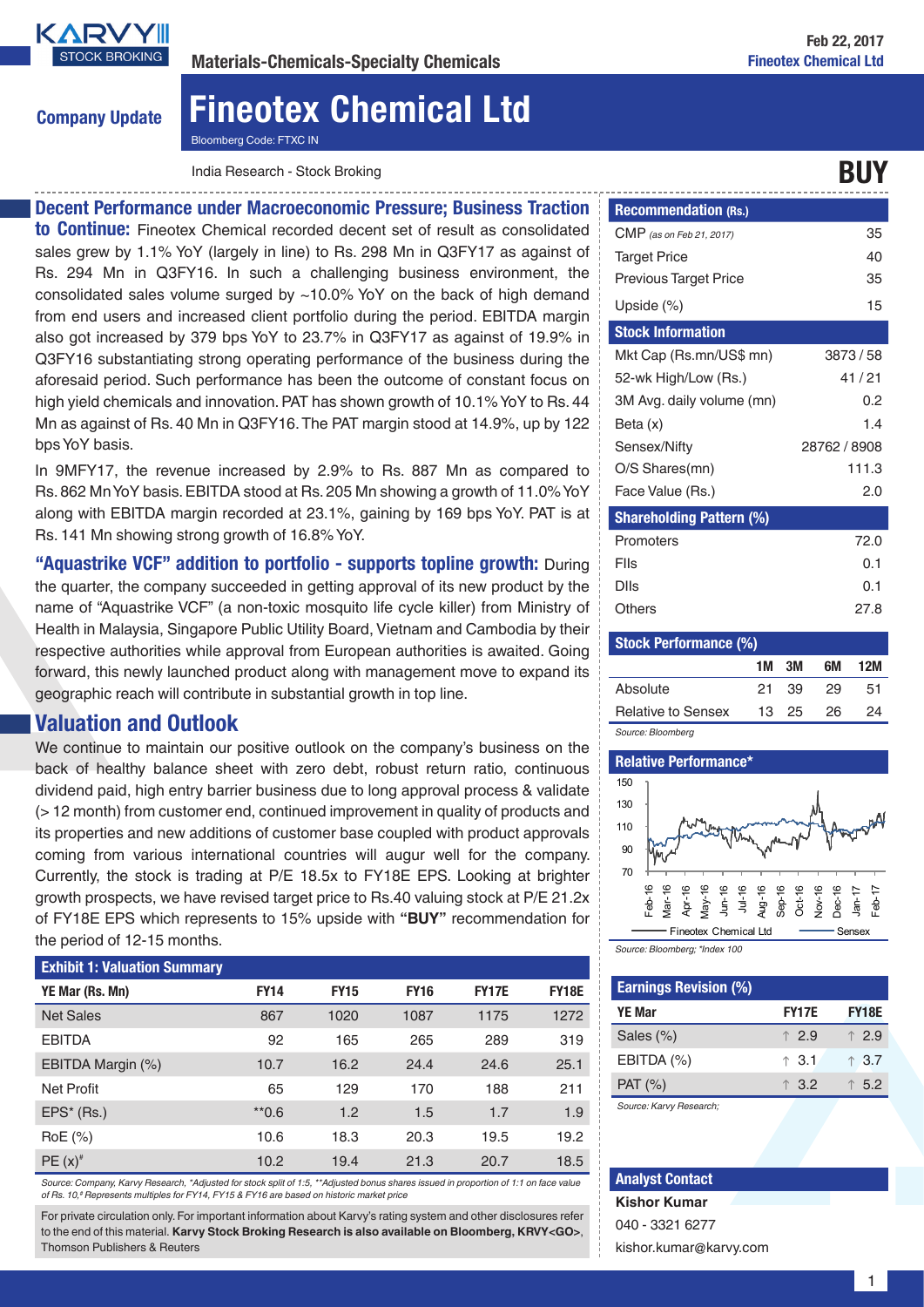

| Exhibit 2: Q2FY17     |              |               |             |        |         |                |                |         |
|-----------------------|--------------|---------------|-------------|--------|---------|----------------|----------------|---------|
| YE Mar (Rs. Mn)       | Q3FY17       | <b>Q2FY17</b> | <b>QoQ%</b> | Q3FY16 | YoY %   | <b>9M FY17</b> | <b>9M FY16</b> | YoY%    |
| Turnover              | 298          | 294           | 1.4         | 294    | 1.1     | 887            | 862            | 2.9     |
| Expenditure           | 227          | 225           | 0.9         | 236    | (3.7)   | 682            | 677            | 0.7     |
| <b>EBITDA</b>         | 71           | 69            | 2.9         | 59     | 20.3    | 205            | 185            | 11.0    |
| Depreciation          | 2            | 2             | 4.2         | 1      | 30.0    | 5              | 4              | 22.0    |
| Interest              | $\mathbf{1}$ | $\mathbf{1}$  | 40.0        | 1      | 42.6    | 3              | 3              | 1.7     |
| Other Income          | 12           | 16            | (21.1)      | 13     | (2.0)   | 34             | 27             | 28.7    |
| <b>PBT</b>            | 80           | 82            | (2.1)       | 69     | 15.8    | 232            | 205            | 13.2    |
| Tax                   | 26           | 21            | 22.3        | 22     | 16.3    | 68             | 65             | 4.9     |
| <b>PAT</b>            | 44           | 53            | (16.1)      | 40     | 10.1    | 141            | 121            | 16.8    |
| EBITDA Margin (%)     | 23.7         | 23.4          | 36 bps      | 19.9   | 379 bps | 23.1           | 21.4           | 169 bps |
| EBIT Margin(%)        | 27.3         | 28.1          | $(83)$ bps  | 23.7   | 354 bps | 26.5           | 24.1           | 238 bps |
| Net Profit Margin (%) | 14.9         | 18.0          | $(311)$ bps | 13.7   | 122 bps | 15.9           | 14.0           | 189 bps |

*Source: Company, Karvy Research*



*Source: Company, Karvy Research*



*Source: Company, Karvy Research*

#### Exhibit 7: Quarterly PAT & PAT Margin (%)



*Source: Company, Karvy Research*



*Source: Company, Karvy Research*

#### Exhibit 6: Quarterly EBITDA & EBITDA Margin (%)



*Source: Company, Karvy Research*

Exhibit 8: Quarterly Effective tax rate (%)



*Source: Company, Karvy Research*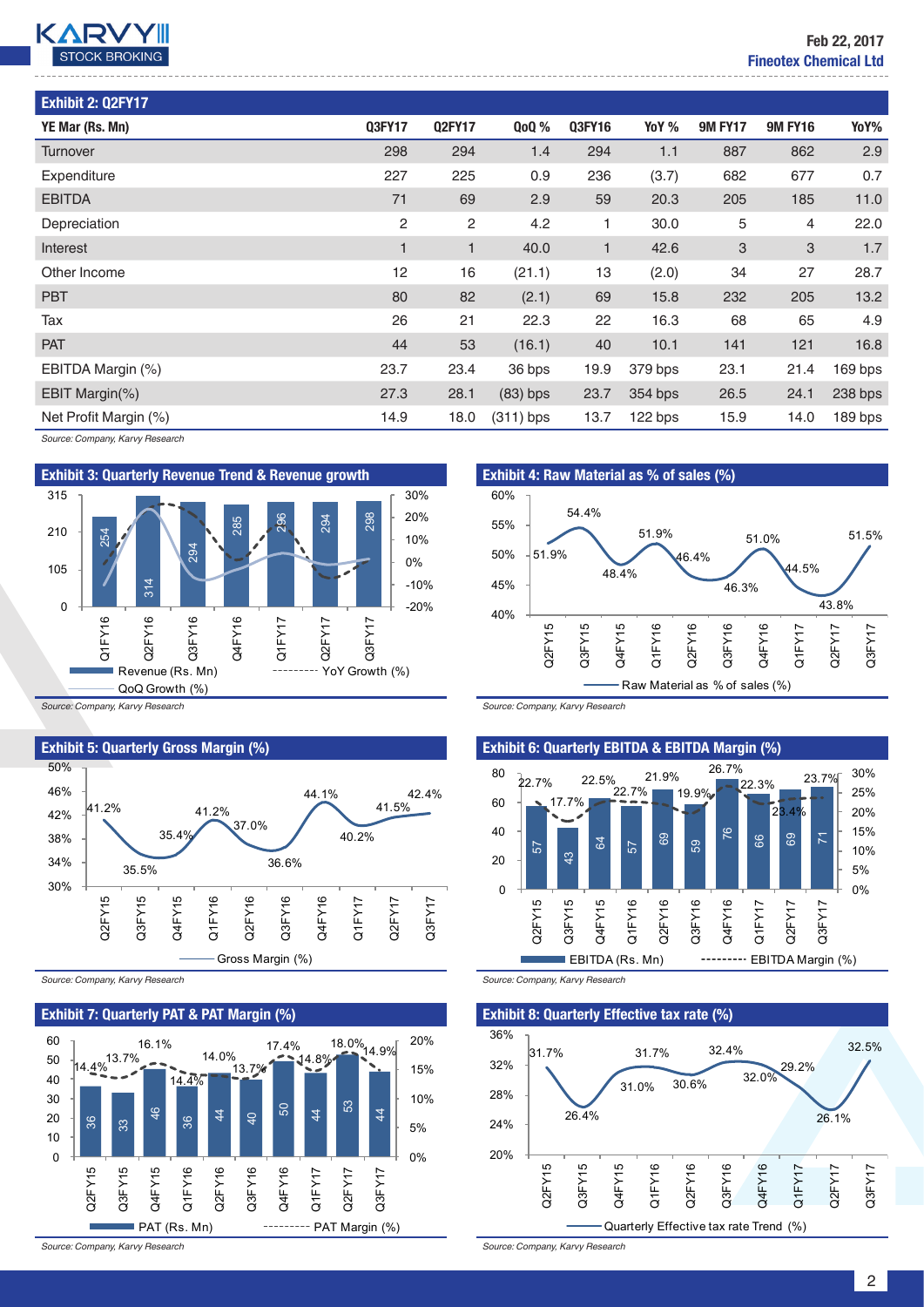



*Source: Company, Karvy Research*

### Exhibit 10: Change in Estimates

|                                              |            | <b>FY17E</b> |          |            | <b>FY18E</b> |          |
|----------------------------------------------|------------|--------------|----------|------------|--------------|----------|
| YE Mar (Rs. Mn)                              | <b>Old</b> | <b>New</b>   | % Change | <b>Old</b> | <b>New</b>   | % Change |
| <b>Net Sales</b>                             | 1142       | 1175         | 2.9      | 1236       | 1272         | 2.9      |
| <b>EBITDA</b>                                | 281        | 289          | 3.1      | 308        | 319          | 3.7      |
| EBITDA Margin (%)                            | 24.6       | 24.6         | 4 bps    | 24.9       | 25.1         | 19 bps   |
| Adj. Net Profit                              | 183        | 188          | 3.2      | 201        | 211          | 5.2      |
| EPS (Rs.)                                    | 1.6        | 1.7          | 3.2      | 1.8        | 1.9          | 5.2      |
| $\sim$ $\sim$ $\sim$<br>$\sim$ $\sim$ $\sim$ |            |              |          |            |              |          |

*Source: Company, Karvy Research*

**Change of Estimates:** We have revised up the revenue estimates for FY17E and FY18E by 2.9% on the back of better performance in adverse condition during the quarter and continuing increase demand by end user industries for high yield specialty chemical and increase customer base. We revise up the EPS to Rs.1.9 from Rs.1.8 in FY18E.



*Source: BSE, Karvy Research*

# Key Risks

- Intense competition.
- Foreign exchange risk.
- Switching sticky customers.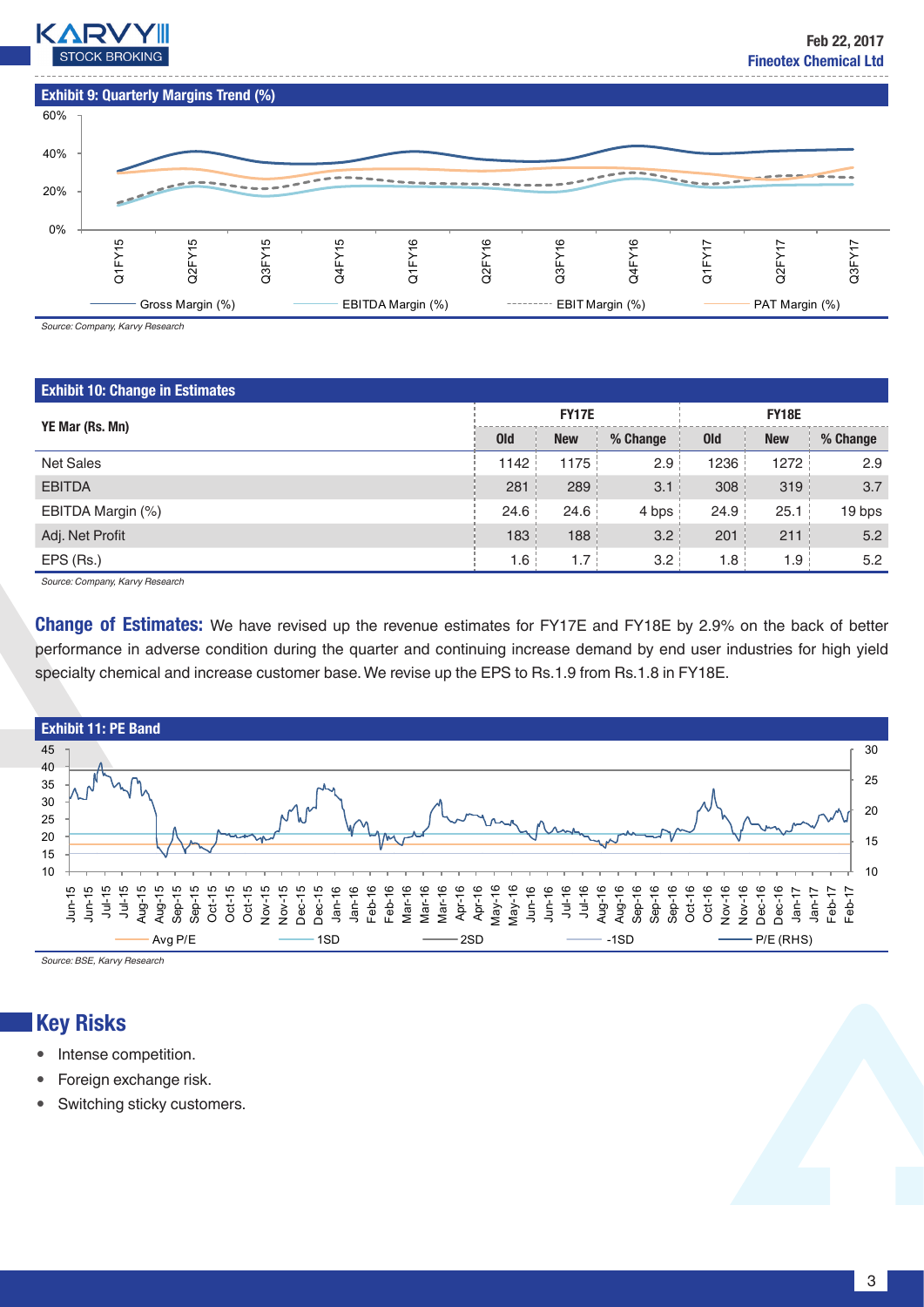

# **Financials**

| <b>Exhibit 12: Income Statement</b> |                |             |                |              |              |
|-------------------------------------|----------------|-------------|----------------|--------------|--------------|
| YE Mar (Rs. Mn)                     | <b>FY14</b>    | <b>FY15</b> | <b>FY16</b>    | <b>FY17E</b> | <b>FY18E</b> |
| Revenues                            | 867            | 1020        | 1087           | 1175         | 1272         |
| Growth $(\%)$                       | (9.6)          | 17.7        | 6.6            | 8.0          | 8.3          |
| <b>Operating Expenses</b>           | 774            | 855         | 822            | 886          | 953          |
| <b>EBITDA</b>                       | 92             | 165         | 265            | 289          | 319          |
| Growth $(\%)$                       | 10.7           | 16.2        | 24.4           | 24.6         | 25.1         |
| Depreciation & Amortization         | 3              | 5           | 6              | 8            | 11           |
| Other Income                        | 28             | 45          | 33             | 36           | 39           |
| <b>EBIT</b>                         | 118            | 205         | 292            | 317          | 346          |
| <b>Interest Expenses</b>            | $\overline{4}$ | 3           | $\overline{4}$ | 3            | $\Omega$     |
| <b>PBT</b>                          | 112            | 202         | 289            | 314          | 346          |
| Tax                                 | 33             | 56          | 91             | 99           | 106          |
| <b>Adjusted PAT</b>                 | 65             | 129         | 170            | 188          | 211          |
| Growth $(\%)$                       | (7.6)          | 98.7        | 31.9           | 10.6         | 12.2         |

*Source: Company, Karvy Research*

| <b>Exhibit 13: Balance Sheet</b>            |                |             |             |              |              |
|---------------------------------------------|----------------|-------------|-------------|--------------|--------------|
| YE Mar (Rs. Mn)                             | <b>FY14</b>    | <b>FY15</b> | <b>FY16</b> | <b>FY17E</b> | <b>FY18E</b> |
| Cash & Cash Equivalents                     | 127            | 100         | 95          | 96           | 145          |
| Trade Receivables                           | 219            | 217         | 254         | 257          | 279          |
| Inventory                                   | 114            | 104         | 115         | 117          | 125          |
| Loans & Advances & Others                   | 184            | 177         | 158         | 161          | 163          |
| Investments                                 | 158            | 293         | 390         | 421          | 484          |
| Net Block                                   | 76             | 117         | 131         | 203          | 271          |
| <b>Total Assets</b>                         | 879            | 1008        | 1142        | 1255         | 1468         |
| <b>Current Liabilities &amp; Provisions</b> | 147            | 166         | 145         | 160          | 170          |
| <b>Debt</b>                                 | $\overline{7}$ | 10          | 30          | $\Omega$     | $\Omega$     |
| <b>Other Liabilities</b>                    | 77             | 69          | 53          | 80           | 109          |
| <b>Total Liabilities</b>                    | 231            | 244         | 229         | 240          | 279          |
| <b>Shareholders Equity</b>                  | 112            | 225         | 225         | 223          | 223          |
| Reserves & Surplus                          | 535            | 539         | 688         | 793          | 967          |
| <b>Total Networth</b>                       | 648            | 763         | 913         | 1015         | 1189         |
| <b>Total Networth &amp; Liabilities</b>     | 879            | 1008        | 1142        | 1255         | 1468         |

*Source: Company, Karvy Research*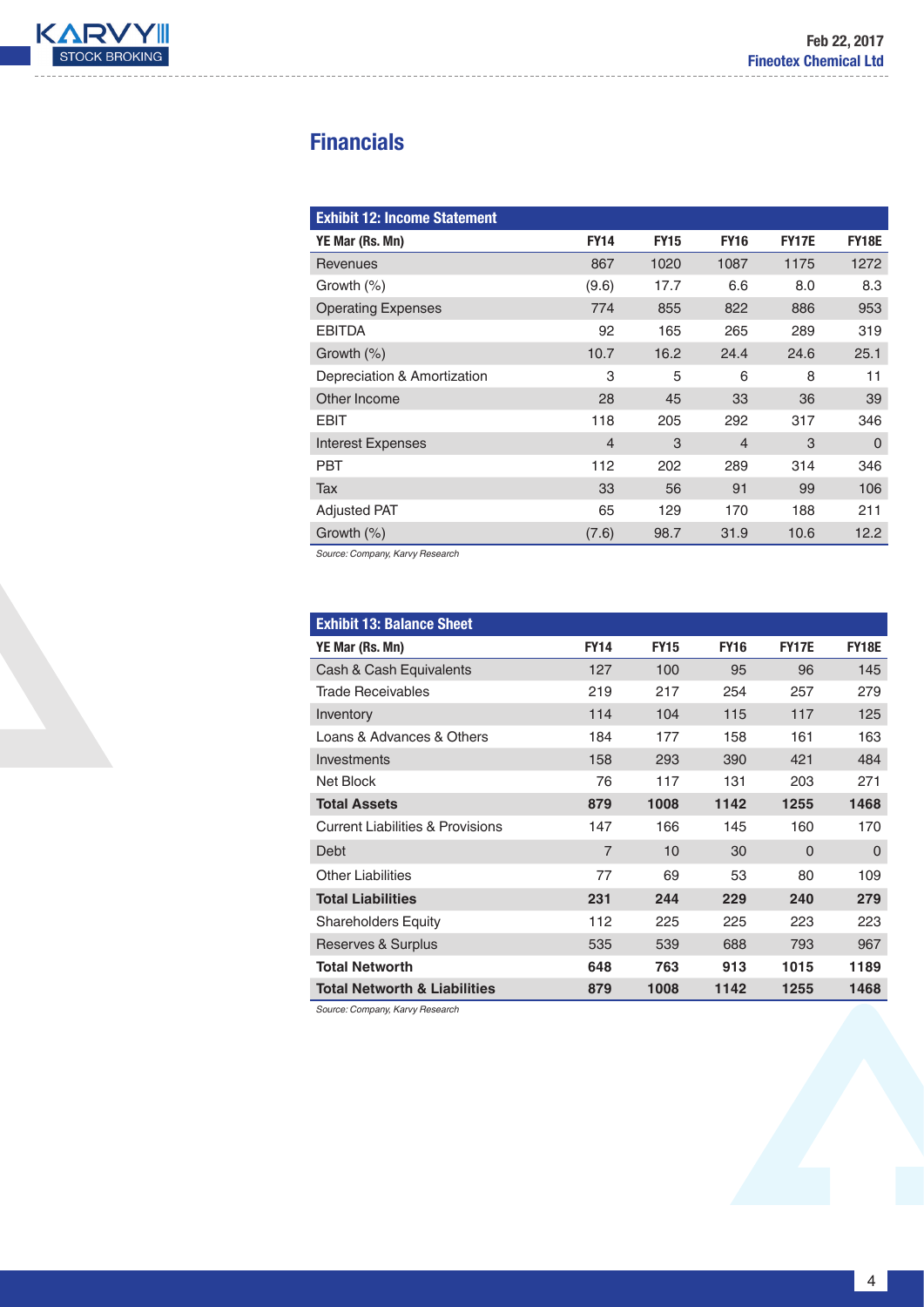

| <b>FY14</b>    | <b>FY15</b>    | <b>FY16</b> | <b>FY17E</b>   | <b>FY18E</b>   |
|----------------|----------------|-------------|----------------|----------------|
| 112            | 202            | 289         | 314            | 346            |
| 3              | 5              | 6           | 8              | 11             |
| $\overline{4}$ | 3              | $\mathbf 0$ | 3              | $\mathbf 0$    |
| (26)           | (43)           | (102)       | (99)           | (106)          |
| (59)           | $\overline{4}$ | (42)        | $\overline{7}$ | (22)           |
| (25)           | (43)           | (14)        | (36)           | (39)           |
| 1              | (9)            | (30)        | $\Omega$       | $\Omega$       |
| 9              | 120            | 106         | 196            | 191            |
| (7)            | (52)           | (15)        | (80)           | (80)           |
| 142            | (97)           | (87)        | (31)           | (63)           |
| (16)           | 25             | 5           | 36             | 39             |
| 119            | (124)          | (98)        | (75)           | (104)          |
| (28)           | (19)           | 20          | (30)           | $\overline{0}$ |
| (6)            | (6)            | (35)        | (37)           | (37)           |
| (4)            | (3)            | (0)         | (3)            | $\Omega$       |
| (38)           | (28)           | (15)        | (110)          | (37)           |
| 90             | (32)           | (6)         | 11             | 49             |
|                |                |             |                |                |

*Source: Company, Karvy Research*

| <b>Exhibit 15: Key Ratios</b> |             |             |             |              |              |
|-------------------------------|-------------|-------------|-------------|--------------|--------------|
| <b>YE Mar</b>                 | <b>FY14</b> | <b>FY15</b> | <b>FY16</b> | <b>FY17E</b> | <b>FY18E</b> |
| EBITDA Margin (%)             | 10.7        | 16.2        | 24.4        | 24.6         | 25.1         |
| EBIT Margin (%)               | 13.6        | 20.1        | 26.9        | 26.9         | 27.2         |
| Net Profit Margin (%)         | 7.5         | 12.7        | 15.7        | 16.0         | 16.6         |
| Dividend Payout Ratio (%)     | 17.3        | 8.7         | 19.7        | 17.9         | 15.9         |
| Net Debt/Equity (x)           | (0.2)       | (0.1)       | (0.1)       | (0.1)        | (0.1)        |
| RoE (%)                       | 10.6        | 18.3        | 20.3        | 19.5         | 19.2         |
| $RoCE$ (%)                    | 12.2        | 19.5        | 22.0        | 20.8         | 20.2         |

*Source: Company, Karvy Research*

| <b>Exhibit 16: Valuation Parameters</b> |             |             |             |              |              |
|-----------------------------------------|-------------|-------------|-------------|--------------|--------------|
| <b>YE Mar</b>                           | <b>FY14</b> | <b>FY15</b> | <b>FY16</b> | <b>FY17E</b> | <b>FY18E</b> |
| EPS $(Rs.)^*$                           | 0.6         | 1.2         | 1.5         | 1.7          | 1.9          |
| DPS (Rs.)*                              | 0.1         | 0.1         | 0.3         | 0.3          | 0.3          |
| BVPS (Rs.)*                             | 5.8         | $*6.8$      | 8.1         | 9.0          | 10.6         |
| $PE(x)^*$                               | 10.2        | 19.4        | 21.3        | 20.7         | 18.5         |
| $P/BV(x)^*$                             | 1.0         | 3.3         | 4.0         | 3.8          | 3.3          |
| $EV/EBITDA(x)^*$                        | 6.4         | 15.0        | 13.7        | 13.4         | 12.1         |
| $EV/Sales (x)*$                         | 0.7         | 2.4         | 3.3         | 3.3          | 3.0          |

Source: Company, Karvy Research, \*Adjusted for stock split of 1:5, \*\* Bonus shares issued in proportion of 1:1 on face value of Rs. 10 in<br>FY15., \* Represents multiples for FY14, FY15 & FY16 are based on historic market pri